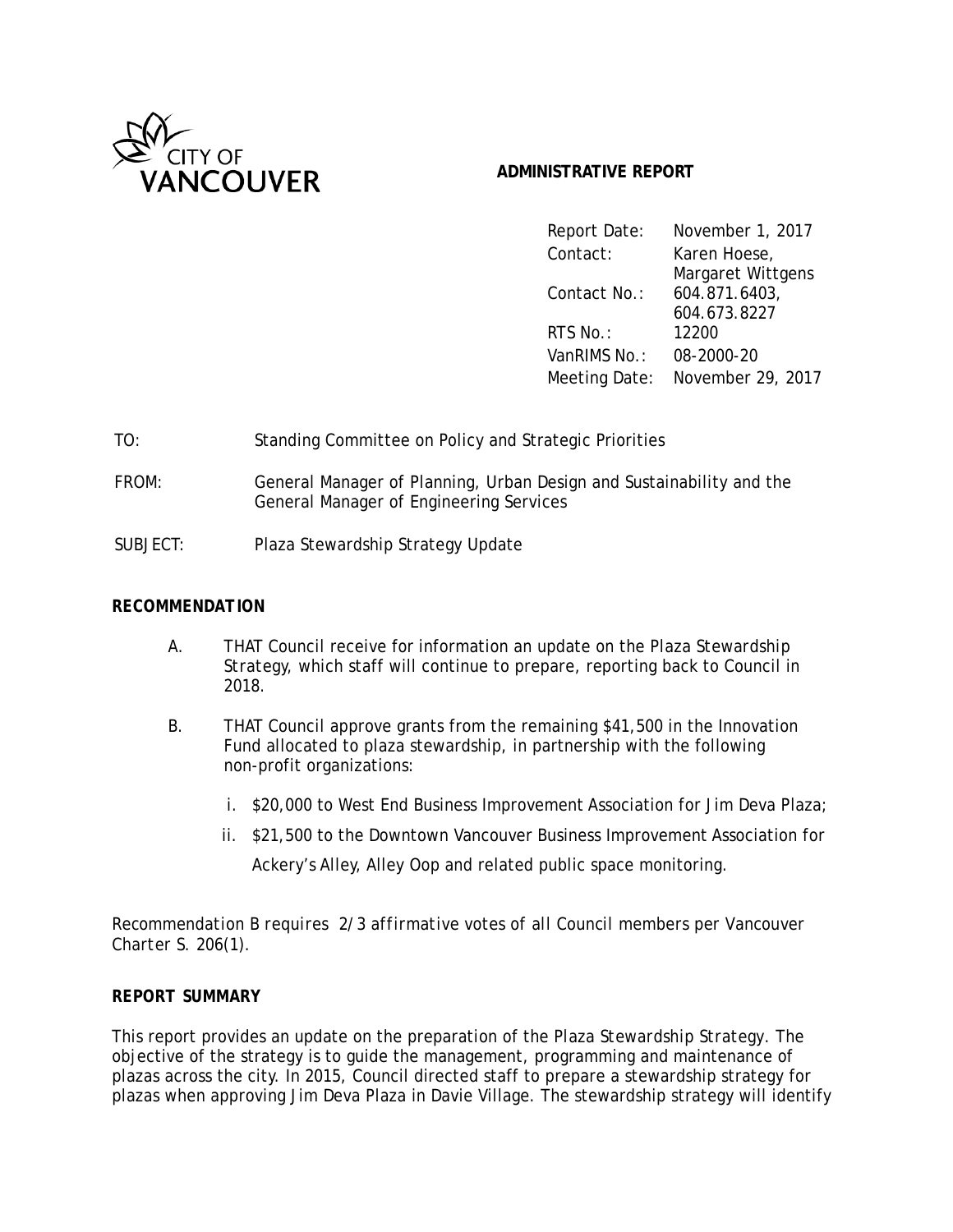and recommend to Council a preferred plaza stewardship approach or approaches, which will provide direction on how to implement stewardship. It will also include direction on stewardship models and funding, as well as fostering capacity building with community partners. Staff will report back in 2018 with the finalised strategy, pilot results and recommendations on a plaza stewardship program.

This report recommends a grant from the remaining \$41,500 in the Innovation Fund allocated to plaza stewardship to match \$41,500 in one-to-one Business Improvement Association (BIA) partner contributions. Combined, these contributions will be used to fund the stewardship processes for Jim Deva Plaza, Ackery's Alley, Alley Oop and related public space monitoring. This will allow the City to leverage partner support and external funding to ensure the continuation of stewardship pilots, which will help inform the development of the stewardship strategy.

Public space plays an important role in increasing neighbourhood vibrancy and people's sense of belonging and their feeling of connection to their community. Plazas are primarily hard-surfaced open spaces designed for public use that foster social interaction and creative expression (e.g. the Vancouver Art Gallery (VAG) North Plaza). As the city continues to densify the demand on public spaces, such as plazas and laneways, increases and so too does the need to better manage a number of these through stewardship.

Staff have been piloting and learning from stewardship processes in spaces across the city and examining the outcomes of stewardship models, along with our key community partners. Research on local and international best practices related to stewardship models and potential funding mechanisms has been undertaken.

The preparation of the *Plaza Stewardship Strategy* will require continued testing of existing and emerging stewardship models to inform the overall approach. It will also involve engagement with community partners through a workshop series to identify opportunities and provide input on the proposed strategy. This work is informed by and aligns with other concurrent public space initiatives, including *Places for People: Downtown*, *CityCore 2050,* and the VIVA Vancouver program.

#### *COUNCIL AUTHORITY/PREVIOUS DECISIONS*

- *Greenest City 2020 Action Plan* (2011)
- *Transportation 2040* (2012)
- *West End Community Plan* (2013)
- *Vancouver Mayor's Engaged City Task Force: Final Report* (2014)
- In July 2015, Council approved the naming and conceptual design for Jim Deva Plaza, and directed staff to report back by December 2015 with the detailed design, funding strategy, and a plaza management strategy.
- In December 2015, Council approved the detailed design for Jim Deva Plaza, and directed staff to prepare the *Jim Deva Plaza Stewardship Strategy* and *Stewardship Strategy for City-owned Plazas* in partnership with a number of non-profit organisations, reporting back to Council by 2018.
- In March 2017, Council approved the preparation of a *Downtown: Public Space Strategy* (*Places for People Downtown*).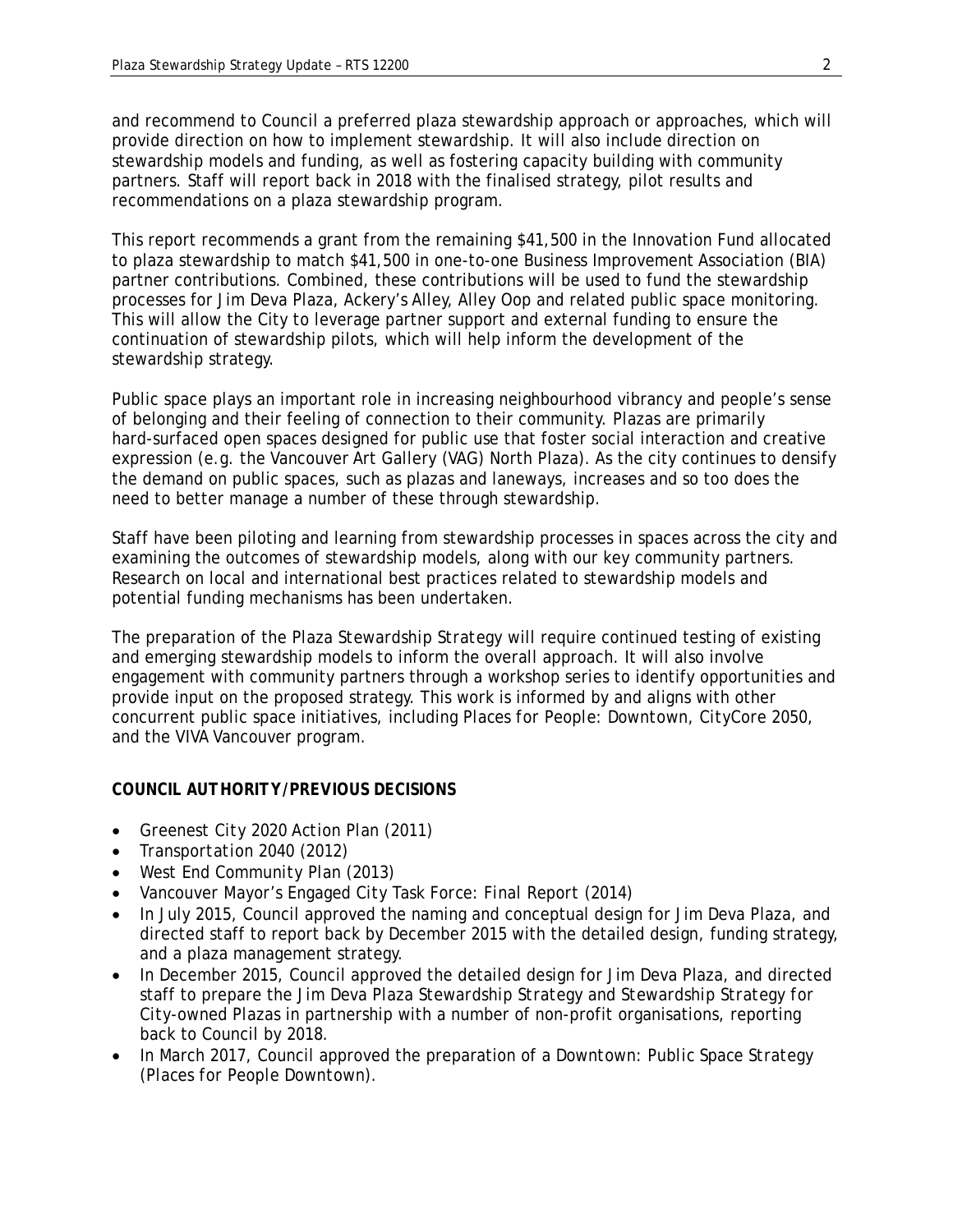#### *REPORT*

#### *Background/Context*

In December 2015, as part of the approval for Jim Deva Plaza, Council directed staff to prepare the *Jim Deva Plaza Stewardship Strategy* and a broader *Stewardship Strategy for City-owned Plazas,* in partnership with a number of non-profit organisations. It was recognised that an overall *Plaza Stewardship Strategy* would benefit other plazas in the city, including new plazas identified through recent community plans.

The *Plaza Stewardship Strategy* is intended to provide an approach for how plazas are cared for. A stewardship strategy will enable the City to be proactive and innovative with regard to public space management. Work on the strategy has been progressing over the last year and a half and is being informed by a number of initiatives, including the Jim Deva Plaza Stewardship Pilot, the piloting of stewardship models in other plazas across the city (e.g. the Downtown Vancouver Business Improvement Association (DVBIA) Perch Program and Laneway Activation Program), staff and partner research on stewardship best practices, and engagement with community partners.

Community partners will play a key role in shaping the *Plaza Stewardship Strategy*. As part of the initial preparation of the *Plaza Stewardship Strategy,* staff from the Planning and Engineering Department, have been working with several community partners, such as the Vancouver Foundation, DVBIA, Vancouver Public Space Network (VPSN), Hollyburn Properties and the West End Business Improvement Association (WEBIA). The community partners have made financial contributions to advance the work around stewardship, which has been matched through the City's Innovation Fund. They have also contributed to stewardship research and they will be involved in the upcoming spring workshop series, with particular involvement from the Vancouver Foundation and VPSN. Staff will report back to Council in 2018 with the finalized strategy, pilot results and recommendations on a plaza stewardship program (see Appendix A for the proposed work plan).

This work supports the social connection and public space goals of the *Healthy City Strategy*, *Transportation 2040*, *The West End Community Plan*, and the *Vancouver Mayor's Engaged City Task Force: Final Report*.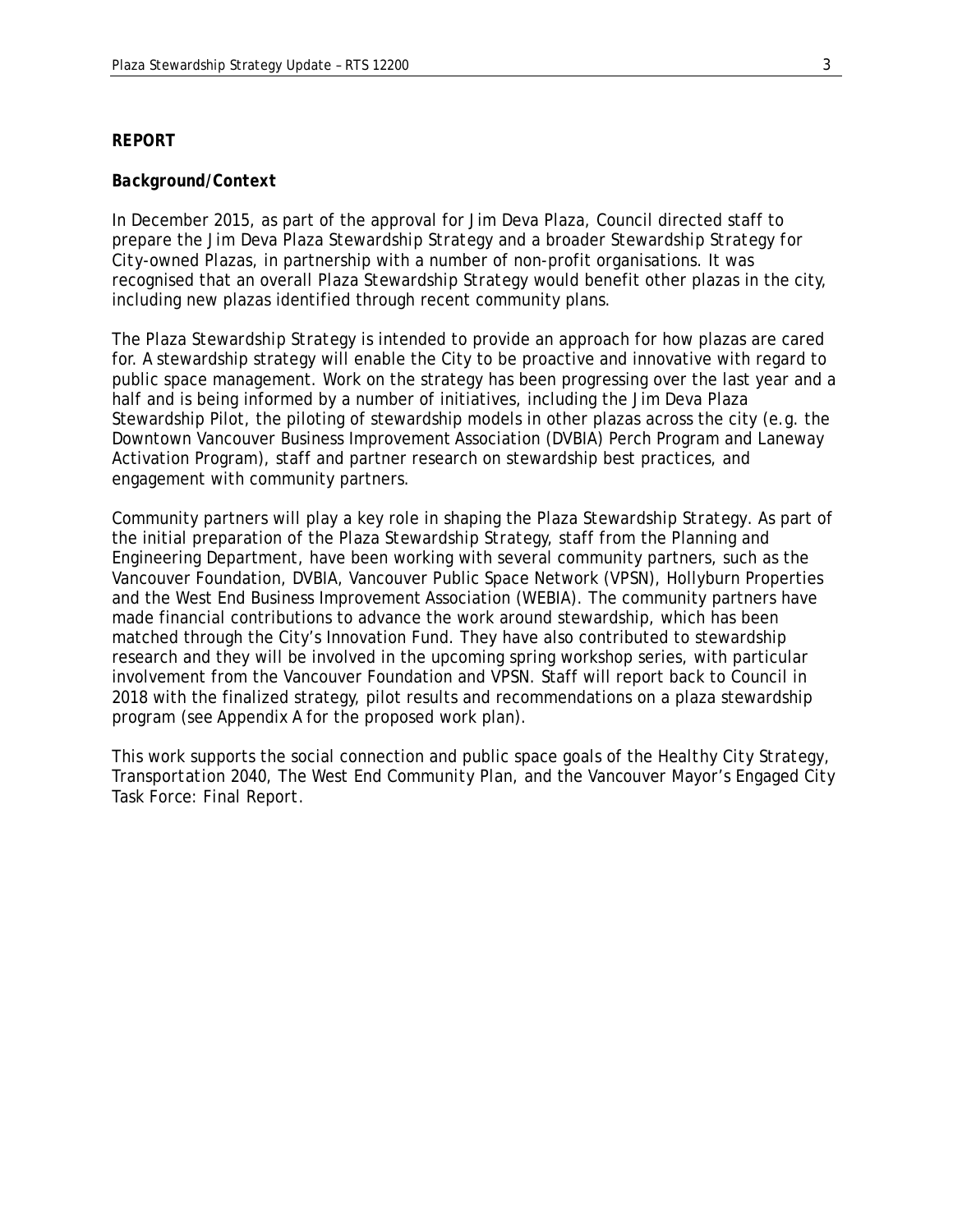#### **1. What is a Plaza?**

A plaza is a unique public space that promotes community gathering by providing opportunities for social interaction, dialogue, respite and activity. Plazas also generate economic activity and make cities more vibrant. It is important to have accessible, attractive, diverse and well-maintained plazas throughout the city for people to enjoy.

Plazas vary greatly in their size, design, function, role and required level of stewardship. Small-scale plazas, such as the Napier Square Greenway in Grandview-Woodland, provide opportunity for local neighbourhood interaction and community building; whereas larger plazas, such as Queen Elizabeth Theatre Plaza, provide space for larger civic events and programming.

In recent years, there has been a growing recognition of the role of laneways in providing unique opportunities as public spaces. The DVBIA have been involved in activating laneways, such as Alley Oop in the Granville Entertainment District.



**Napier Square Greenway Locally-Serving** 

**Queen Elizabeth Theatre Plaza City-Serving**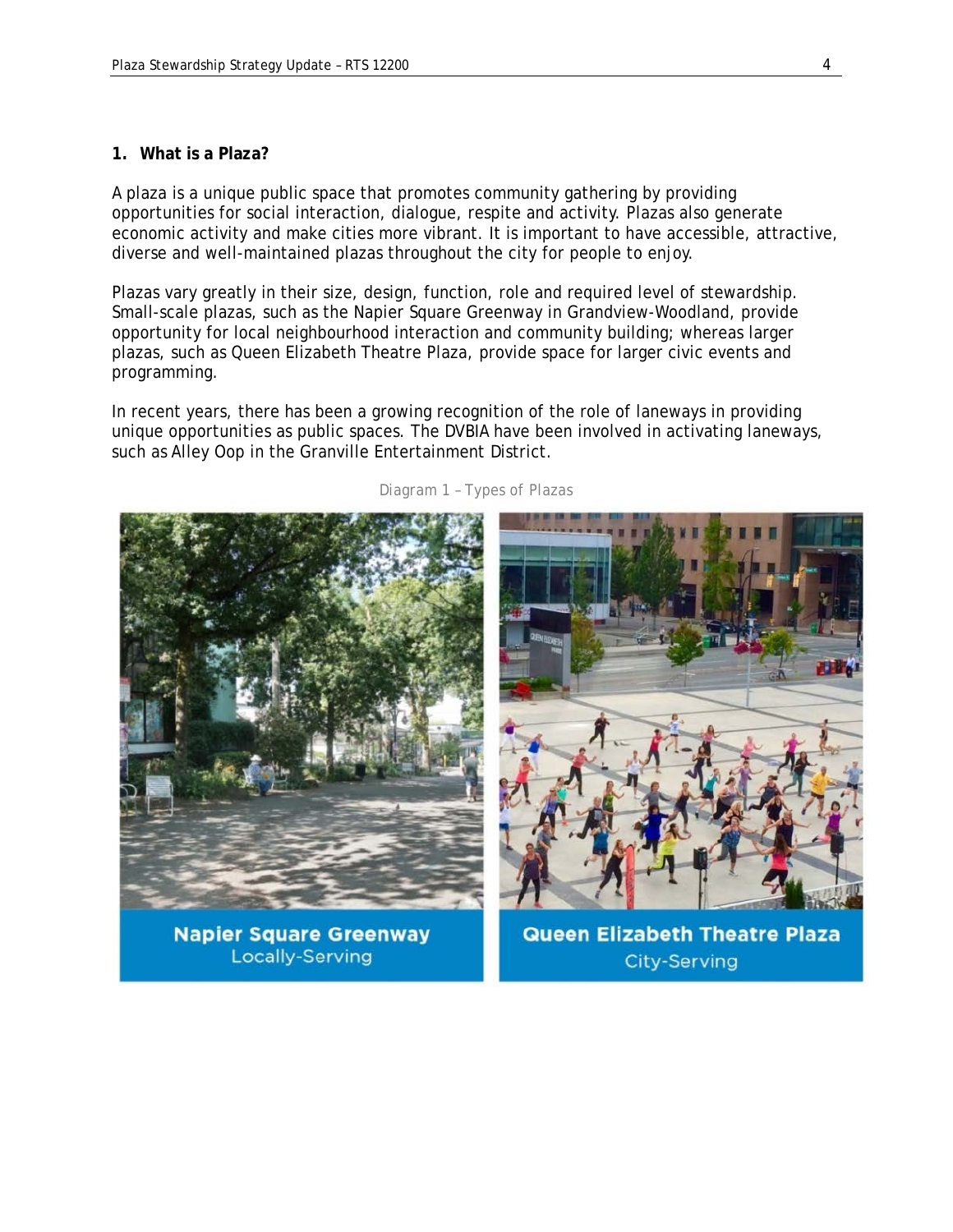#### **2. What is Plaza Stewardship?**

How a plaza functions is based on a number of factors, including ownership, governance, and funding, as described in diagram 2, below.



*Diagram 2 – What is Plaza Stewardship?*

- **Ownership** refers to who owns the space and can generally be grouped into two categories; either public or private. Within each of these categories there can be a range of different ownership types. For example, public ownership may mean the City, the Province, an institutional agency (such as Vancouver Civic Theatres), or a non-profit group (such as a BIA or Neighbourhood House). It has been recognised that a number of Privately-Owned Public Spaces (POPS), such as office spaces, have the potential to better support the City's public space goals. As such, the scope of the strategy will be expanded to include policy guidance for privately-owned plazas.
- **Governance** describes the group or groups responsible for the ongoing care and decision-making for the plaza around a number of key elements:
	- o **Management** refers to the day-to-day decision-making for the space, which includes, for example, coordinating and promoting events in the plaza as well as resolving any issues to do with the operations budget, etc.
	- o **Programming** describes the uses and activities that are organised in that space and can range from passive programming, such as seating, to more active forms of programming, such as events.
	- o **Maintenance** refers to the general upkeep of a plaza, such as day-to-day cleaning.
- **Funding** specifies a long-term sustainable funding strategy that funds for stewardship following the initial delivery of the plaza.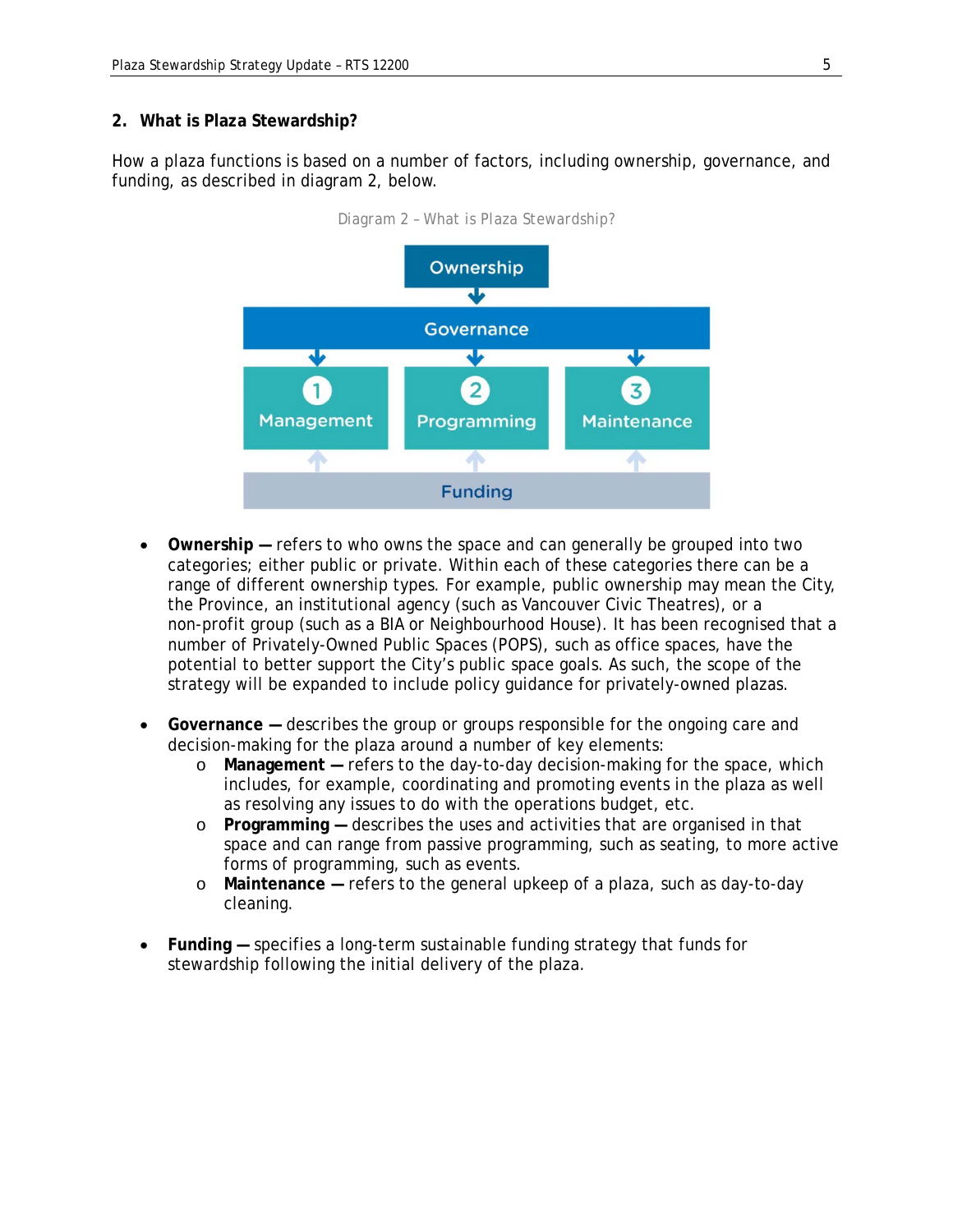### **3. Considerations for Stewardship**

The preparation of a *Plaza Stewardship Strategy* will consider the existing opportunities for plaza stewardship both within the City and also amongst our community partners. Key considerations for how stewardship is implemented include:

- **Program Resourcing** Developing an internal stewardship program and understanding staffing, program and funding requirements as well as reviewing how other City departments can support this work, e.g. event permitting and garbage collection.
- **Community Capacity** Reviewing the interest and capacity for community partners and other groups to engage in plaza stewardship and identifying how staff can better facilitate their involvement.
- **Experience**  Learning from pilot stewardship initiatives and best practice reviews.
- **Funding** Determining a long-term sustainable funding source to support plaza stewardship and responding to the increasing number of, and demand for, plazas.
- **Context** Understanding the role of a particular plaza within the context of its local area so that programming and use of that space can match needs of the community.
- **Intent of the Space** —Analysing whether it is a regional-, city- or neighbourhoodserving plaza, i.e. is it intended to host large-scale civic events or be a community gathering space?
- **Ownership and Governance** Defining who owns and is responsible for the space and who are the identified groups, organisations and interested individuals who could steward the space.

These considerations will need to be further refined as the stewardship approach is developed. As new plazas are emerging, staff are anticipating that community and business groups will likely come forward with proposals for these plazas. A defined stewardship approach, based on these considerations, could enable better protocols, inform design criteria, create clarity and consistency around roles and responsibilities, and provide community groups better access to public space.

## *Strategic Analysis*

The initial preparation of the *Plaza Stewardship Strategy* has been informed by several key initiatives, including:

- Existing stewardship models based on current examples in Vancouver.
- The Jim Deva Plaza stewardship pilot, a key pilot to-date.
- Initiation of the Block 51 (800 Robson and VAG North Plaza) stewardship approach.
- Strong partnership and pilot testing with DVBIA.
- Testing of stewardship in other VIVA-initiated plaza pilots (e.g. Bute-Robson Trial Plaza).
- Staff and partner research on local and international stewardship best practices and funding.

### **1. Stewardship Models**

The following four models have been identified as existing examples of plaza stewardship currently in application or development in Vancouver. They are largely based on plaza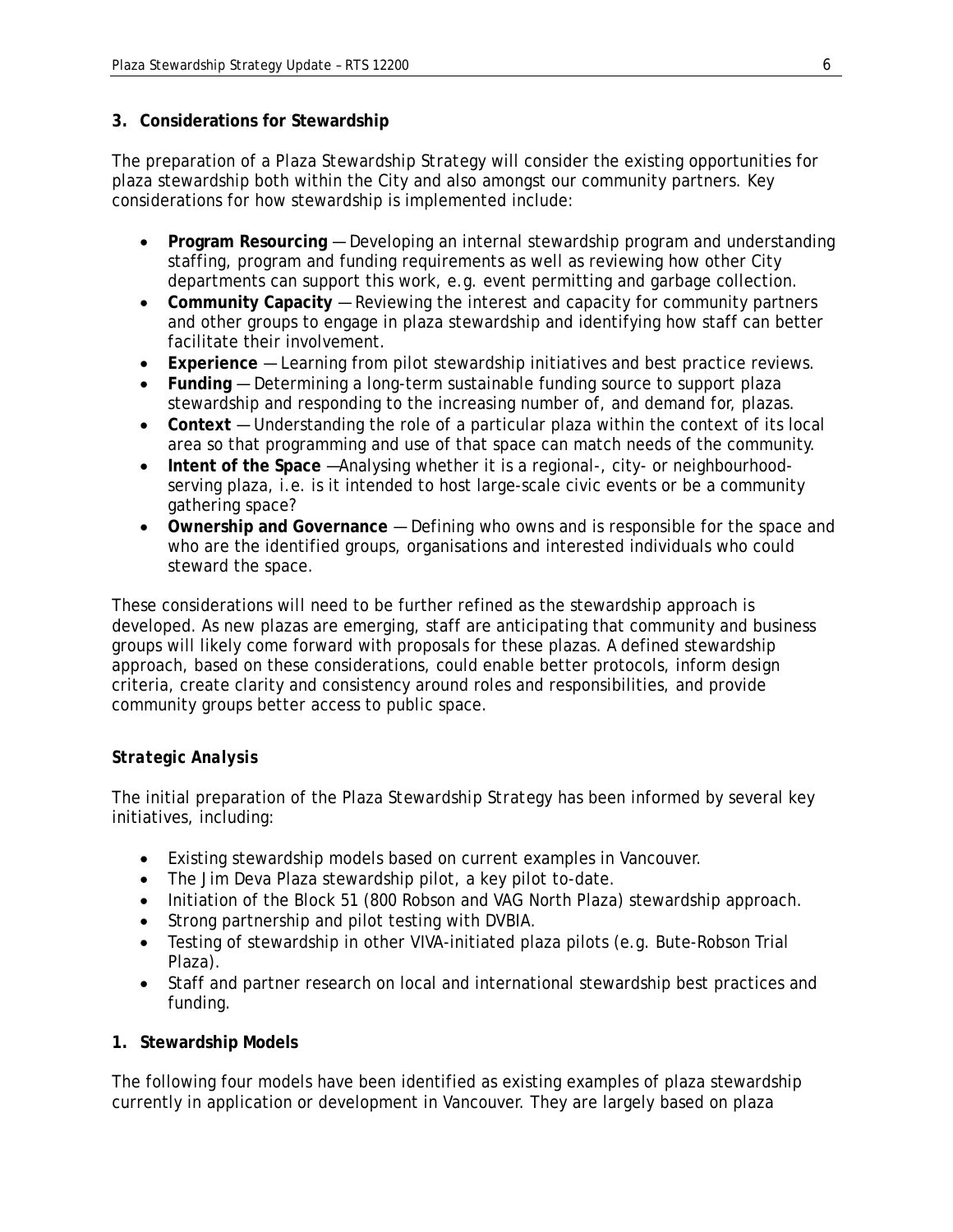ownership and governance, i.e. who owns the space and who is responsible for its operation. These models will form part of the overall approach to stewardship that the City develops.

*A.* **Community Partnership Model** — Based on community stakeholders, such as a BIA and other community groups, taking a significant role in stewarding a space in a partnership with a public agency.

#### *Examples*:

(1) Jim Deva Plaza (West End), overseen by an Oversight Committee that includes City staff, WEBIA, Gordon Neighbourhood House, representatives from the LGBTQ2+ community and Hollyburn Properties etc. WEBIA have been providing additional support for maintenance, management and programming (supported by funds from WEBIA and Hollyburn Properties matched with funds from the City's Innovation Fund).

(2) The Bute-Robson Trial Plaza stewarded in partnership with the Robson Street Business Association and the City.

*B.* **Grassroots Model —** A non-profit, volunteer-organization pursuing a common interest in the care and activation of a public space.

*Example*: Britannia Neighbours in care of the Napier Square Greenway (Grandview-Woodland) and additionally the new trial plaza at Vernon between Adanac and Union streets.

*C.* **Institution-based Model —** Based on stewardship by an institution or other public agency.

#### *Example*:

(1) Block 51 (Robson 800 and Vancouver Art Gallery (VAG) North Plaza) where the City is leading stewardship with key partners, including the Province, Vancouver Art Gallery, UBC Robson Square and DVBIA.

- (2) East Wing Plaza of City Hall campus.
- (3) Queen Elizabeth Theatre Plaza.
- *D.* **Privately-Owned Public Spaces Model (POPS)** Spaces that are privately-owned but publically accessible and stewarded by an owner or another organization acting on their behalf.

*Example*: The Perch Program by DVBIA works with building owners and other agencies to provide movable tables and chairs, and sometimes programming, in both private and public plazas downtown.

The best practice review by both staff and community partners, such as VPSN and DVBIA, has indicated that there are a number of other models that staff should explore to inform the overall stewardship approach**.** This review has also indicated that stewardship should be applied with a degree of flexibility depending on the space. Furthermore, as the needs of the space change the model should be adapted accordingly.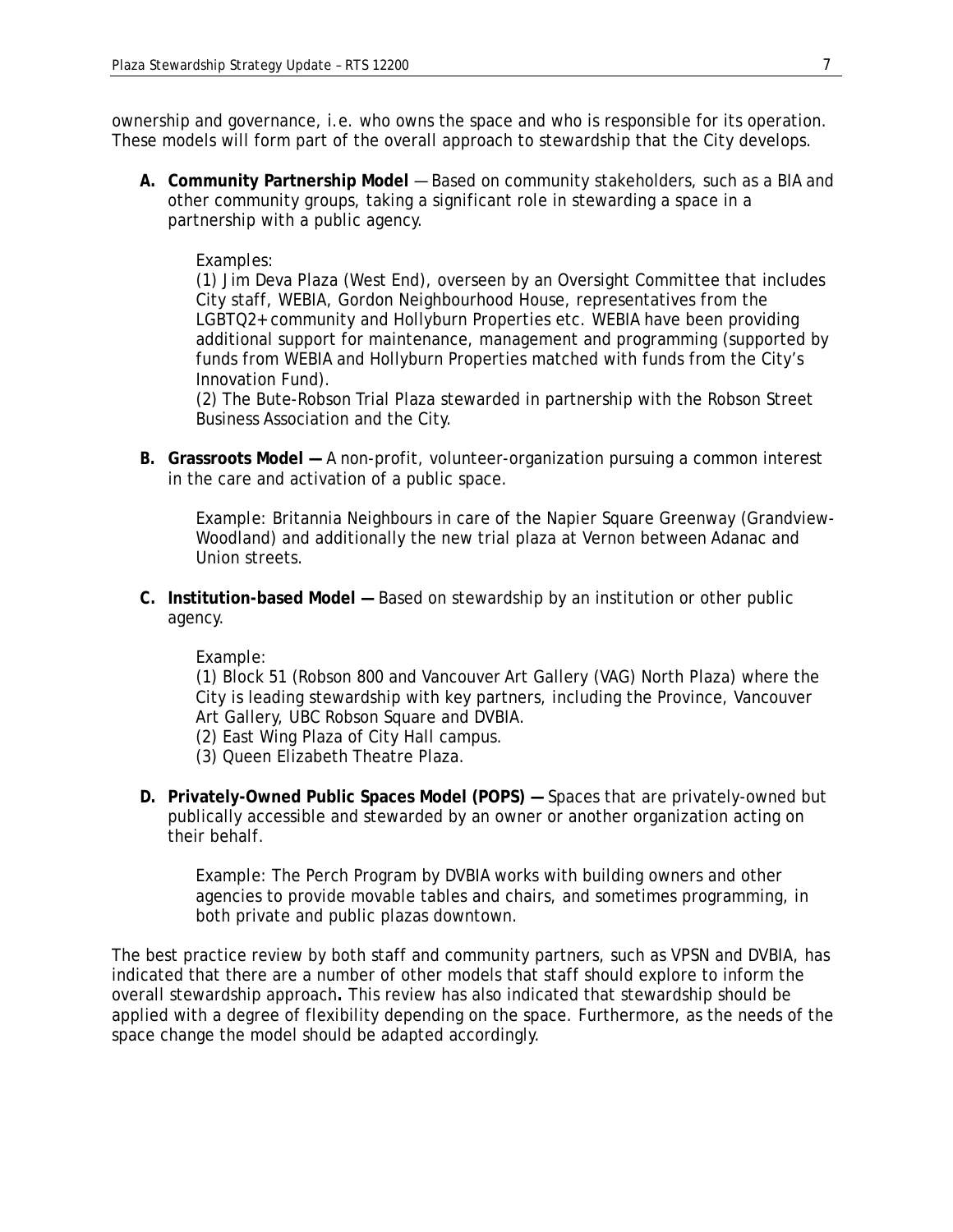#### **2. Jim Deva Plaza Stewardship Pilot**

The Jim Deva Plaza stewardship pilot is also informing the preparation of the *Plaza Stewardship Strategy*, particularly how it can be applied to other future street-to-plaza projects. Since the summer of 2016, this plaza has been a key pilot in testing the community partnership approach. Early community consultation for Jim Deva Plaza indicated that stewardship was required to better resolve issues related to management, cleanliness and programming of the plaza. To realize the full potential of the space, staff proposed a two-year pilot stewardship framework.



*Diagram 3 — Jim Deva Plaza (Source: WEBIA)*

#### **2.1 Community Partnership Model**

The City, as the owner of the plaza, is working in partnership with the West End Business Improvement Association, as a lead community partner to steward the Jim Deva Plaza. The two-year stewardship pilot is supported by the City's Innovation Fund and matching funds from community partners, including WEBIA and Hollyburn Properties. Recognising the importance of maintaining community involvement and ensuring the established guiding principles were being met, an Oversight Committee was formed. The Oversight Committee represents a unique form of stewardship in that community partners and local representatives are highly involved in the overall governance and decision-making for the space. The Oversight Committee includes representatives from the LGBTQ2+ community, Gordon Neighbourhood House, local business owners, City staff, WEBIA and Hollyburn Properties.

WEBIA plays a key role in the day-to-day management, programming, promotion and micro-cleaning of the plaza. They work in coordination with the City, who is responsible for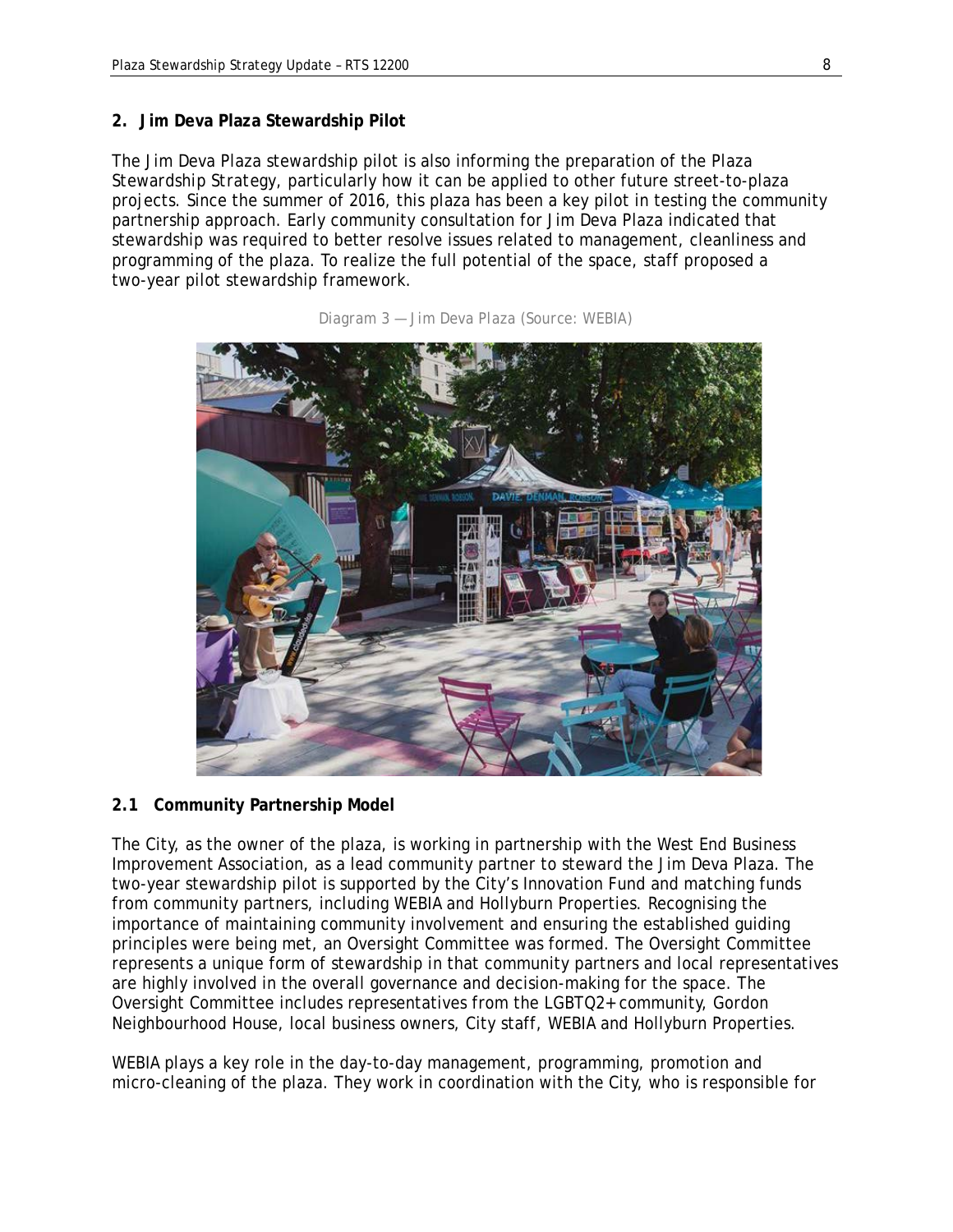overseeing the general maintenance, including garbage pickup. An outside contractor coordinates the movable tables and chairs, under the supervision of WEBIA.

### **2.2 Operation**

The Jim Deva Plaza stewardship pilot has been very successful over the past two summers of operation. WEBIA have supported programming and promotion of over 113 events in the plaza, including the weekend WEArts Market, Games Night and the Public Disco (for a full list of events see Appendix B). By enabling a range of events a number of community groups, such as Pride Vancouver, Gordon Neighbourhood House and *Lumière,* have been able to expand their operations into the plaza. WEBIA have also coordinated the movable tables and chairs on an on-going basis. Staff have heard from the community that this has been very well received.

As part of the pilot, the City and WEBIA have been testing different management approaches. This has included having a plaza coordinator liaising between the City, BIA, the Oversight Committee and the wider community. More recently WEBIA have undertaken the plaza coordinator duties directly as part of their overall operation. Staff and the BIA have committed to continue testing approaches to stewardship in this plaza as they work towards finalizing the stewardship agreement in the coming year. This will include determining a long-term source of funding for stewardship, looking at other types of programming (i.e. winter-based events), and completing the outstanding construction items for the plaza (i.e. installing the accessible public washroom, the storage shed and the overhead catenary lighting).

#### **2.3 Lessons Learned**

To better understand the challenges and opportunities of the Jim Deva Plaza stewardship pilot, staff held a workshop and a follow-up session with the Oversight Committee in fall 2017. This workshop was informed by a survey beforehand to confirm continued alignment with the guiding principles.

Overall, the group reported that the operation of the plaza had been successful and the promotion and use of this space had led to it being a vibrant, well-used plaza. The group did report opportunities to improve stewardship, including better communication and coordination with the City, WEBIA and the Oversight Committee, as well as a need to balance programming in the space. Staff have committed to addressing these issues as part of the continuation of the plaza stewardship pilot.

In addition to the successes, some of the key lessons learnt from the Jim Deva Plaza stewardship pilot include:

- The community partnership model requires a high level of commitment from staff and partners.
- More active use of a space leads to an increased level of garbage collection, micro-cleaning and other maintenance related duties.
- Having a range of activities in the space requires promotion and adds to overall experience in the space.
- It is important to find an appropriate balance of nosier, special event programming with other times when the plaza is available for passive uses, such as with movable tables and chairs.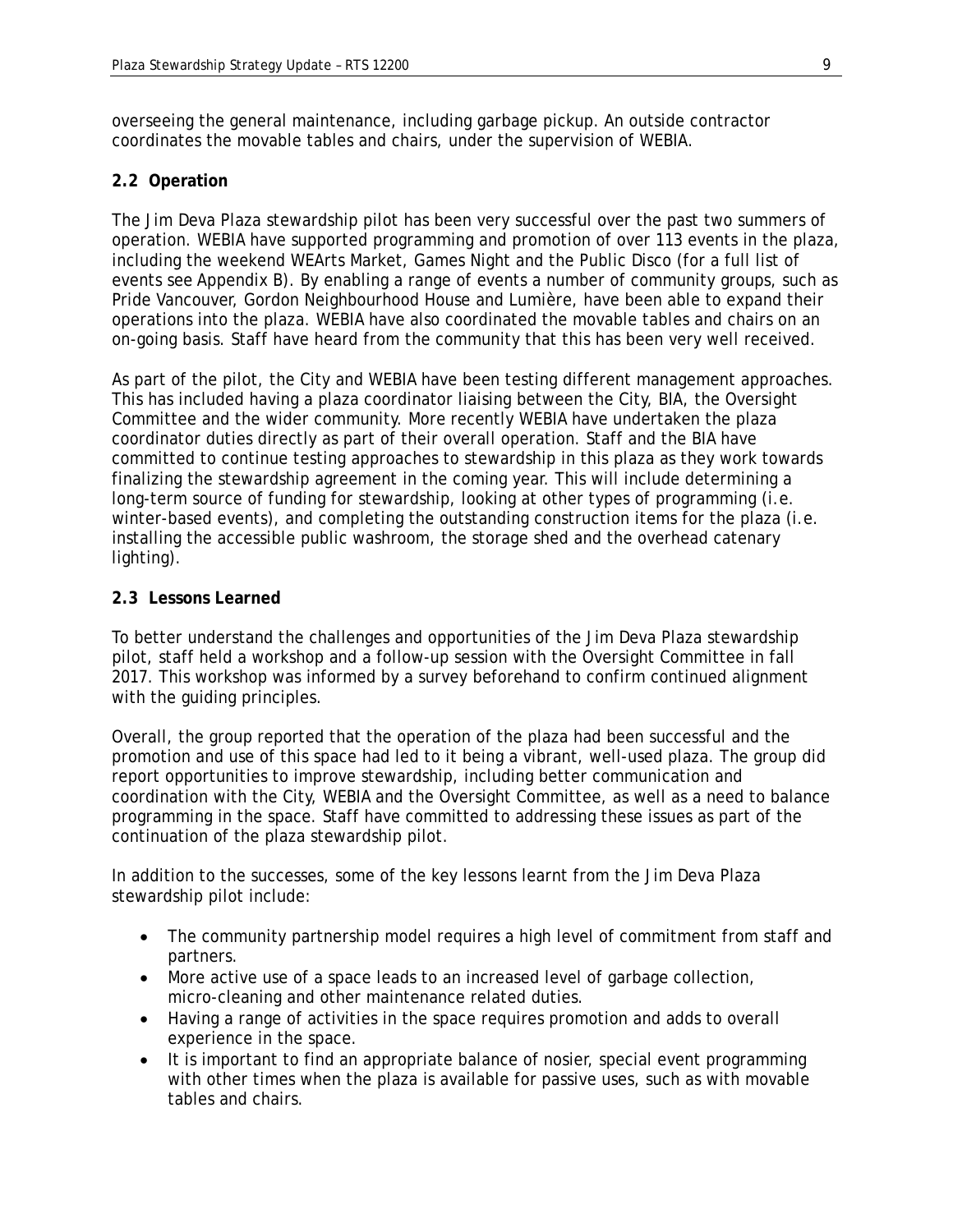#### **3. DVBIA Programs**

The City has also been exploring other models of stewardship, such as the DVBIA's Perch Program and Laneways Program. The DVBIA have been an active partner in developing the stewardship strategy and have been involved in activating spaces, both public and private. The DVBIA have continued to expand their Perch Program, which adds temporary bistro tables and chairs to public plazas in the downtown, in coordination with the owner of the space. There are now ten Perch locations, such as Oceanic Plaza (located on Granville Street between Smithe and Robson streets), Lot 19 (at the foot of Hornby Street), and Cathedral Square Park. The Perch Program is a successful example of an organisation undertaking stewardship of privately-owned public spaces.

As part of the Laneways Program the DVBIA have been involved in reshaping city laneways into engaging, accessible public spaces that contribute to the vibrancy of the city. The program includes Alley Oop, located off Pender Street, between Granville and Seymour streets (stewarded by a partnership between the DVBIA and VIVA). It has also included Ackery's Alley, located off Smithe Street, between Granville and Seymour streets. Ackery's Alley will launch in 2018 and will be jointly stewarded by Vancouver Civic Theatres, DVBIA and VIVA. The City have cost shared with the DVBIA on the Laneway Program and recognise the value in sustaining this program from a stewardship perspective in 2018.



*Diagram 4 –Oceanic Plaza, Perch Program (Source: Inside Vancouver)* 

#### **4. Best Practice Research**

Staff have undertaken research around public space stewardship best practices, governance models and funding mechanisms to support plazas in the longer term (see Appendix C for an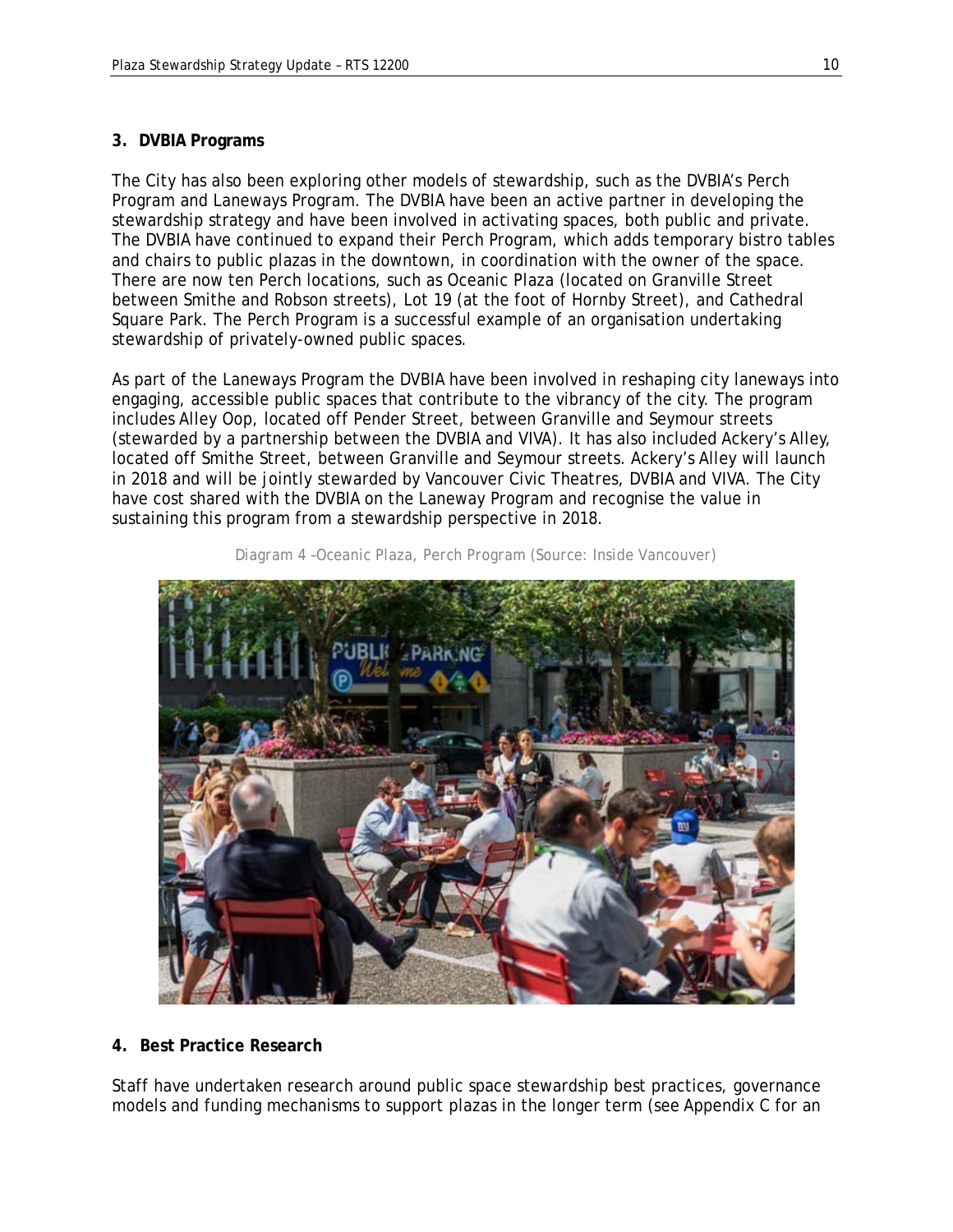overview of funding model research). The Vancouver Public Space Network (VPSN) is also researching and reviewing international best practices as part of their in-kind contribution to the development of the *Plaza Stewardship Strategy.* The Vancouver Foundation have continued to examine social isolation through their connections and engagement research, which further links to this work. Staff will look for opportunities at incorporating this research in the development of the strategy.

Best practice findings so far, include:

- Each space is unique and requires its own approach.
- It is important that plazas remain accessible and welcoming to everyone.
- When the interest is apparent, there should be a range of community stakeholders involved in stewardship as it builds community capacity.

# **5. Stewardship Strategy Next Steps**

In 2018, the *Plaza Stewardship Strategy* will be finalized, with staff reporting back to Council (see Appendix A for proposed work plan). Staff will continue to work with the community partners in the preparation of the strategy.

Next steps to complete the strategy include:

- **Jim Deva Plaza** Extending the Jim Deva Plaza stewardship pilot into 2018, including finalizing the stewardship agreement with continued support from the community partners.
- **Plaza Pilots** Continuing the VIVA plaza pilots across the city and testing additional stewardship models, such as the Bute-Robson Trial Plaza, Block 51 and the Laneways Program, including Ackery's Alley and Alley Oop.
- **Research** Continuing research in stewardship approach best practices.
- **Workshop Series** Holding a workshop series with the involvement of community partners and interested groups to explore new approaches and models. Staff will work with key partners, including the Vancouver Foundation and VPSN to ensure this engagement has a citywide and citizen focus.
- **Public Engagement**  Engaging with the public to elevate the public understanding of plaza stewardship.
- **Finalizing Strategy** Finalizing the stewardship approach and determining resources needed to support a sustainable stewardship program.

# **6. Funding**

The remaining \$41,500 in the City's Innovation Fund is to be allocated to test plaza stewardship processes, subject to one-to-one partner funding. This includes \$20,000 to WEBIA, subject to matching funding from WEBIA and Hollyburn Properties, to continue the stewardship of Jim Deva Plaza. A further \$21,500 is to be allocated to test developing stewardship processes in Ackery's Alley, Alley Oop and related public space monitoring in partnership with the DVBIA, with a one-to-one commitment of matching funds from the BIA.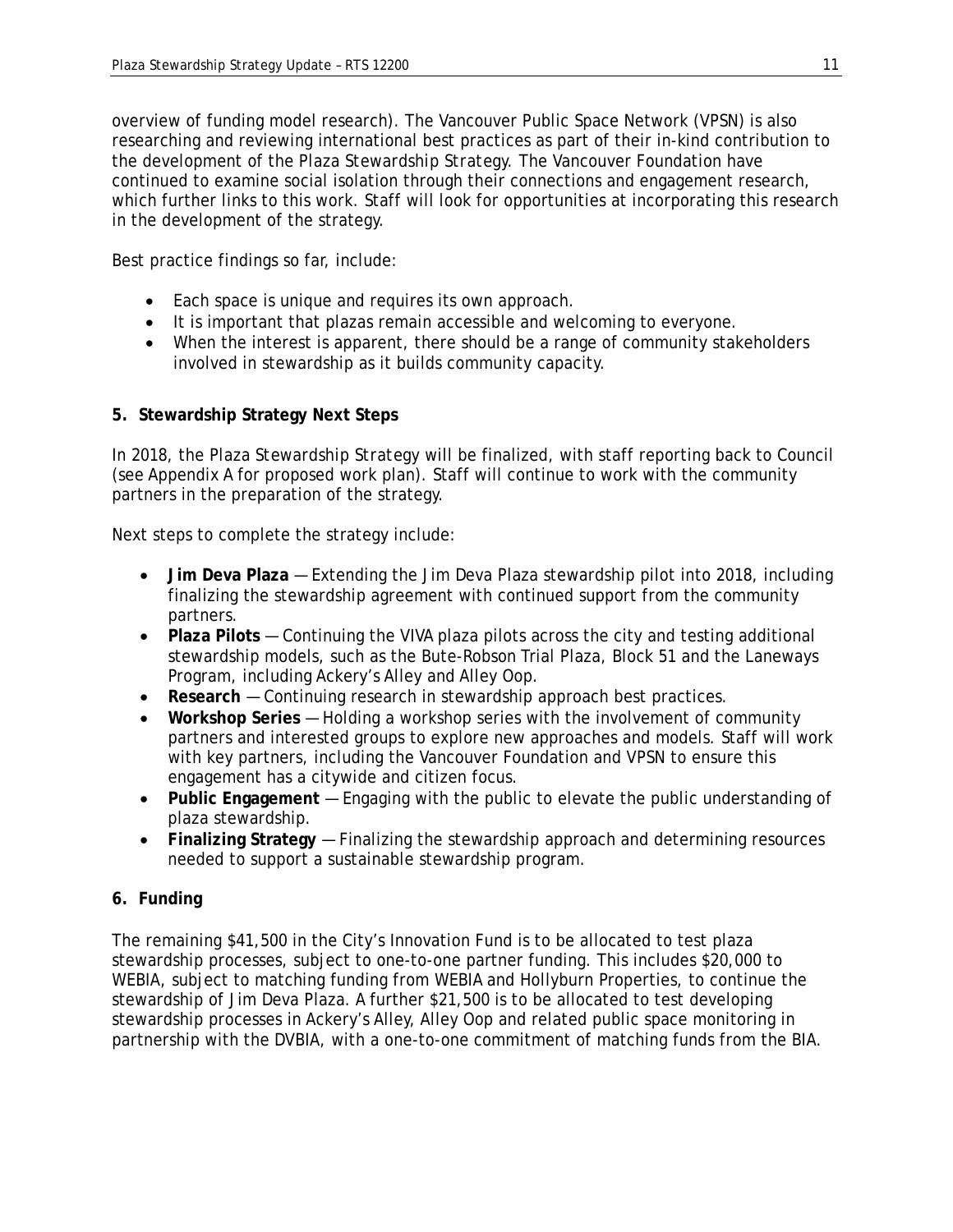Staff will continue to test stewardship models through 2018 with other existing sources of City funding, including:

- **Community Partnership Model** e.g. Robson-Bute Trial Plaza (funding through the engineering capital budget).
- **Institution-based Model** e.g. Block 51 where the City is leading stewardship with other partners (funding through the engineering capital budget).
- **Grassroots Model** e.g. Vernon-Adanac Trial Plaza (funding through the VIVA program).

Staff will also explore leveraging other grants from both the City and other organizations which are involved in stewardship. This could include the City's Street Cleaning Grants, the City's Cultural Grants Program and the Vancouver Foundation's Neighbourhood Small Grants program.

## *FINANCIAL IMPLICATIONS*

In December 2015, Council approved the allocation of \$100,000 from the City's Innovation Fund to prepare the *Stewardship Strategy for City-owned Plazas.* Of this fund, \$58,500 had matching funding identified and the remaining \$41,500 was be allocated when matching funds from additional community partners had been secured. In this report, Staff recommend that Council approve the two remaining grants of \$20,000 and \$21,500 to the WEBIA and DVBIA, respectively, totalling \$41,500. The source of the funds is the City's Innovation Fund, as part of the funds that had previously been allocated to plaza stewardship. WEBIA and the DVBIA have each confirmed a matching contribution.

## *CONCLUSION*

The *Plaza Stewardship Strategy* informed by a number stewardship pilots, including Jim Deva Plaza, will identify approaches for the stewardship of plazas across Vancouver. The strategy will address the management, programming, maintenance and funding of City-owned plazas, with recommendations on how to create more successful privately-owned plazas. This will ensure a sustainable, proactive and consistent approach to public space management for plazas.

\* \* \* \* \*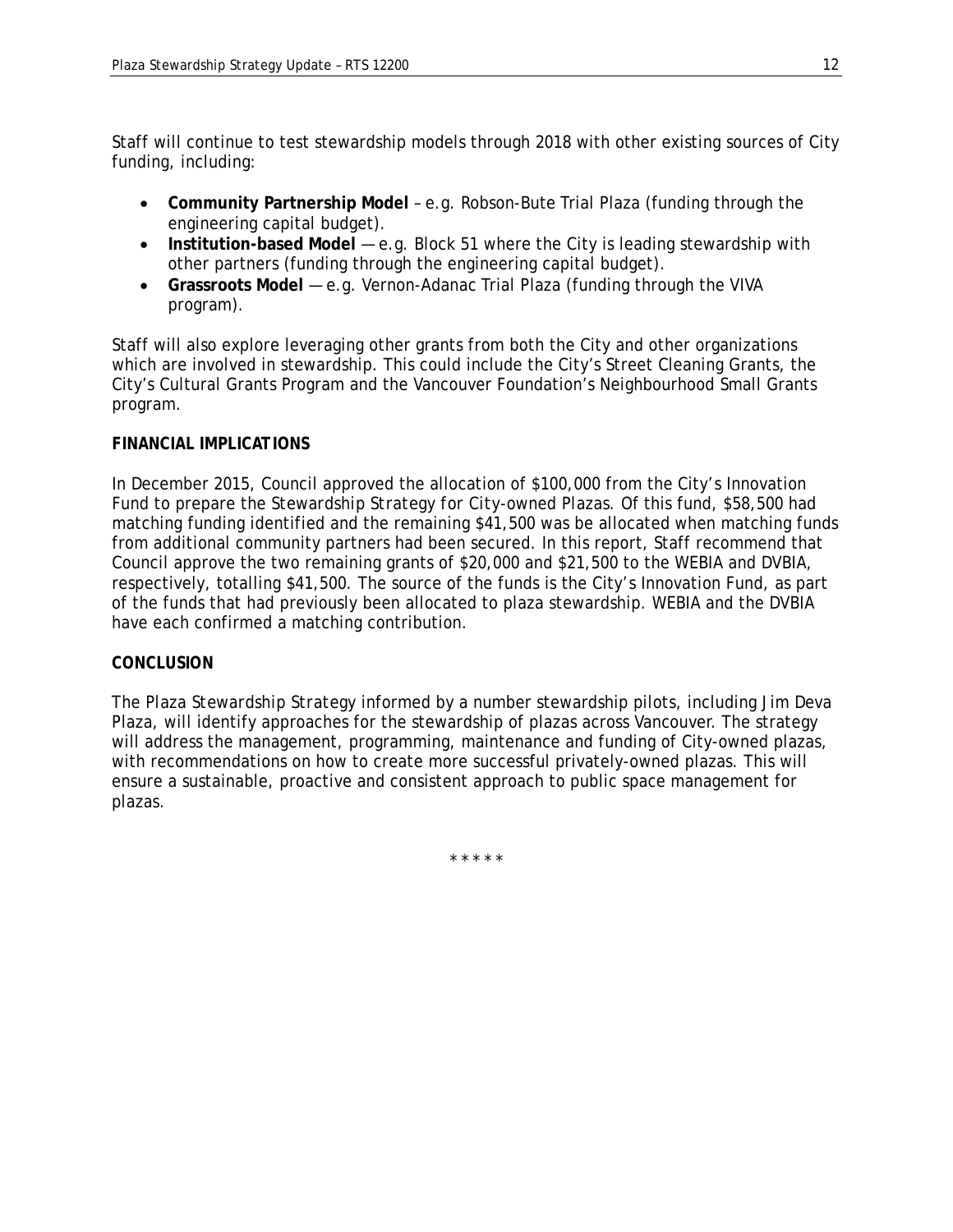### **APPENDIX A: WORK PROGRAM**

|                              | month work in ogram innoi<br>Dates | <b>Key Steps</b>                                                                                                                                                                                                                                                                                                                                                                                                                                                                                                                      |
|------------------------------|------------------------------------|---------------------------------------------------------------------------------------------------------------------------------------------------------------------------------------------------------------------------------------------------------------------------------------------------------------------------------------------------------------------------------------------------------------------------------------------------------------------------------------------------------------------------------------|
| Completed<br>Underway        | Late Fall<br>2015                  | Report to Council that included the pilot Jim Deva Plaza<br>Stewardship Strategy Framework and identified the need for<br>City-owned Plaza Stewardship Strategy.                                                                                                                                                                                                                                                                                                                                                                      |
|                              | Spring 2016 -<br>Ongoing           | Jim Deva Plaza Stewardship Pilot began. An Oversight<br>$\bullet$<br>Committee was formed and met regularly to oversee the<br>stewardship of the plaza.                                                                                                                                                                                                                                                                                                                                                                               |
|                              | <b>Fall 2016</b>                   | VPSN commenced research on international best practices on<br>$\bullet$<br>public space stewardship.                                                                                                                                                                                                                                                                                                                                                                                                                                  |
|                              | Summer 2017                        | Staff and a Greenest City Scholar researched potential funding<br>$\bullet$<br>models for stewardship.<br>Bute-Robson Trial Plaza commenced.<br>$\bullet$                                                                                                                                                                                                                                                                                                                                                                             |
|                              | Early Fall<br>2017                 | Jim Deva Plaza Oversight Committee workshop and follow-up<br>$\bullet$<br>session on lessons learned was held.                                                                                                                                                                                                                                                                                                                                                                                                                        |
|                              | Late Fall<br>2017                  | Report back to Council on Plaza Stewardship Strategy outlining<br>$\bullet$<br>work to-date and future work plan.                                                                                                                                                                                                                                                                                                                                                                                                                     |
|                              | Winter 2017                        | Begin on-going public engagement on stewardship.<br>$\bullet$<br>Review the results from the on-going pilots to inform plaza<br>$\bullet$<br>stewardship.                                                                                                                                                                                                                                                                                                                                                                             |
| <b>Future</b><br><b>Work</b> | 2018                               | Hold workshop series with public space stakeholders and<br>$\bullet$<br>interested groups.<br>Finalise long-term Jim Deva Plaza Stewardship Plan.<br>$\bullet$<br>Continue to test different stewardship models across the city.<br>$\bullet$<br>Finalise funding and governance models for stewardship.<br>$\bullet$<br>Draft Plaza Stewardship Strategy and determine resourcing for<br>$\bullet$<br>a stewardship program.<br>Present Plaza Stewardship Strategy to Council for approval<br>$\bullet$<br>and begin implementation. |

12 Month Work Program Timeline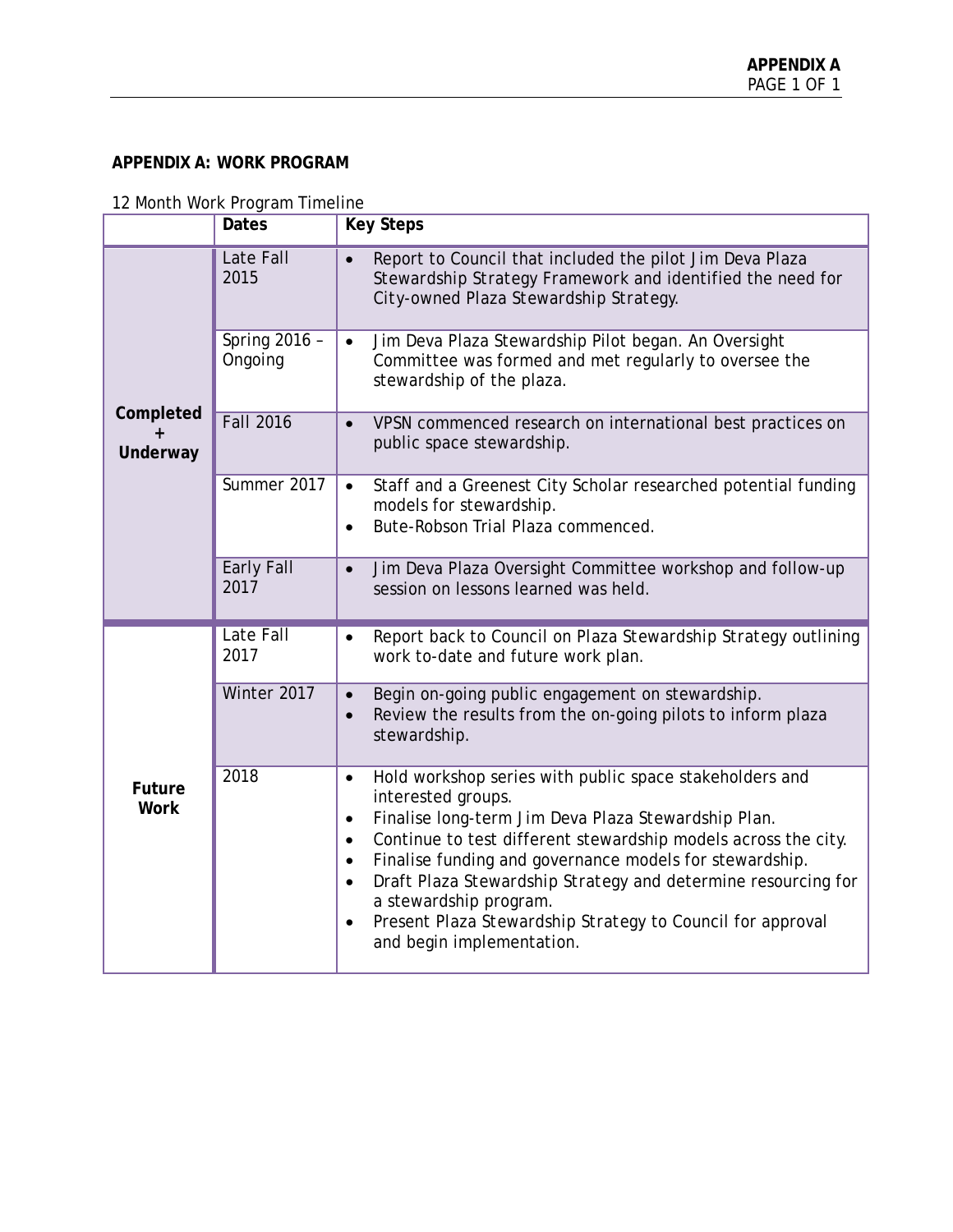## **APPENDIX B: JIM DEVA PLAZA – LIST OF PROGRAMMING EVENTS** July 2016 to October 2017 (15 months)

| <b>Event Name</b>                                         | # Days of<br>Activity |
|-----------------------------------------------------------|-----------------------|
| <b>WEArts Market</b>                                      | 28                    |
| Gordon Neighbourhood House Games Night                    | 12                    |
| Vintage and Handmade Society                              | 9                     |
| Lumière                                                   | 14                    |
| Youth Jam Night                                           | 5                     |
| <b>Bike Awareness Day</b>                                 | 4                     |
| Dance in Transit                                          | 4                     |
| <b>PRIDE Gateway</b>                                      | 4                     |
| Celebration of Light                                      | 3                     |
| <b>Directions Music Night</b>                             | 3                     |
| <b>PRIDE Proclamation</b>                                 | 2                     |
| <b>Block Party</b>                                        | $\overline{2}$        |
| Terry Wallace Memorial Breakfast                          | 2                     |
| <b>Caitlin Press</b>                                      | 2                     |
| Jim Deva Plaza Launch Party                               | 1                     |
| Cut-a-thon                                                | $\mathbf{1}$          |
| Qigong in the Plaza                                       | 1                     |
| Breaking of the Bannock                                   | 1                     |
| BC Crime Prevention Seniors' Day                          | 1                     |
| West End Community Centre Art Program                     | 1                     |
| <b>Book Launch</b>                                        | 1                     |
| Shop the Hood                                             | 1                     |
| Landlord Registry Launch                                  | 1                     |
| Recycling Drop Off                                        | 1                     |
| <b>Black Lives Matter</b>                                 | 1                     |
| Premier's Office Announcement                             | 1                     |
| Davie Street Party                                        | 1                     |
| PRIDE Parade & Unintoxicated Dance                        | $\mathbf{1}$          |
| Vancouver Queer Film Festival - "Intergenerational Salon" | 1                     |
| QMunity                                                   | $\mathbf 1$           |
| Qi Day                                                    | 1                     |
| <b>Public Disco</b>                                       | 1                     |
| West End Belly Dance                                      | 1                     |
| <b>TOTAL</b>                                              | 113                   |